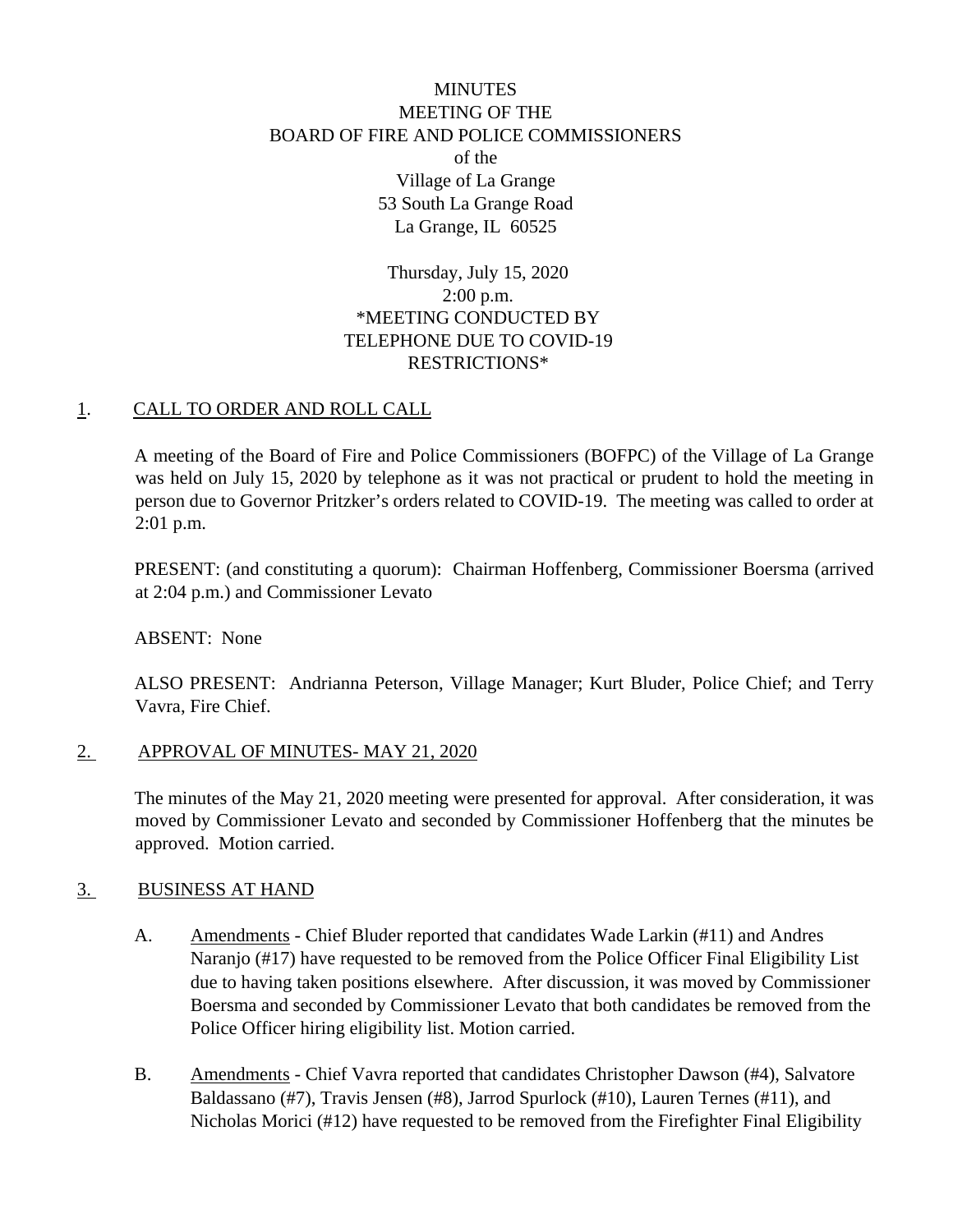List due to having taken positions elsewhere. After discussion, a motion was made by Commissioner Boersma and seconded by Commissioner Levato to remove all six candidates from the Firefighter hiring eligibility list. Motion carried.

- C. Appointment of Probationary Police Officer– Thomas West Chief Bluder reported that the BOFPC had extended a conditional offer of employment to Thomas West on May 21, 2020 as a result of his background investigation. The remaining steps of the hiring process have been completed satisfactorily. Based on the findings of the background investigation and results of other required pre-employment tests, Chief Bluder is recommending that Thomas West be appointed to the position of Probationary Police Officer. He noted that due to COVID-19, there have been delays in being able to secure slots in the Police Academy and therefore recommended that Mr. West's hire date be determined once a Police Academy slot can be secured. After discussion, a motion was made by Commissioner Boersma and seconded by Commissioner Levato to appoint Thomas West to the position of Probationary Police Officer with a hire date to be determined. Motion carried.
- D. Call for Examinations Fire Lieutenant Promotional Eligibility List Chief Vavra reported that the current Fire Lieutenant Eligibility List expires in March, 2021. He is in the process of reviewing the process with I/O Solutions, the schedule and reading list. More information for the Commission's consideration will be provided in the future.
- 4. OLD BUSINESS

None.

## 5. NEW BUSINESS

It was reported that Lt. Bill Kallal was retiring today after 24 years of service.

## 6. PUBLIC COMMENT

None.

## 7. CLOSED SESSION

None.

## 8. ADJOURNMENT

Since there was no further business before the Board of Fire and Police Commissioners, it was moved by Commissioner Boersma and seconded by Commissioner Levato that the meeting was adjourned at 2:23 p.m.